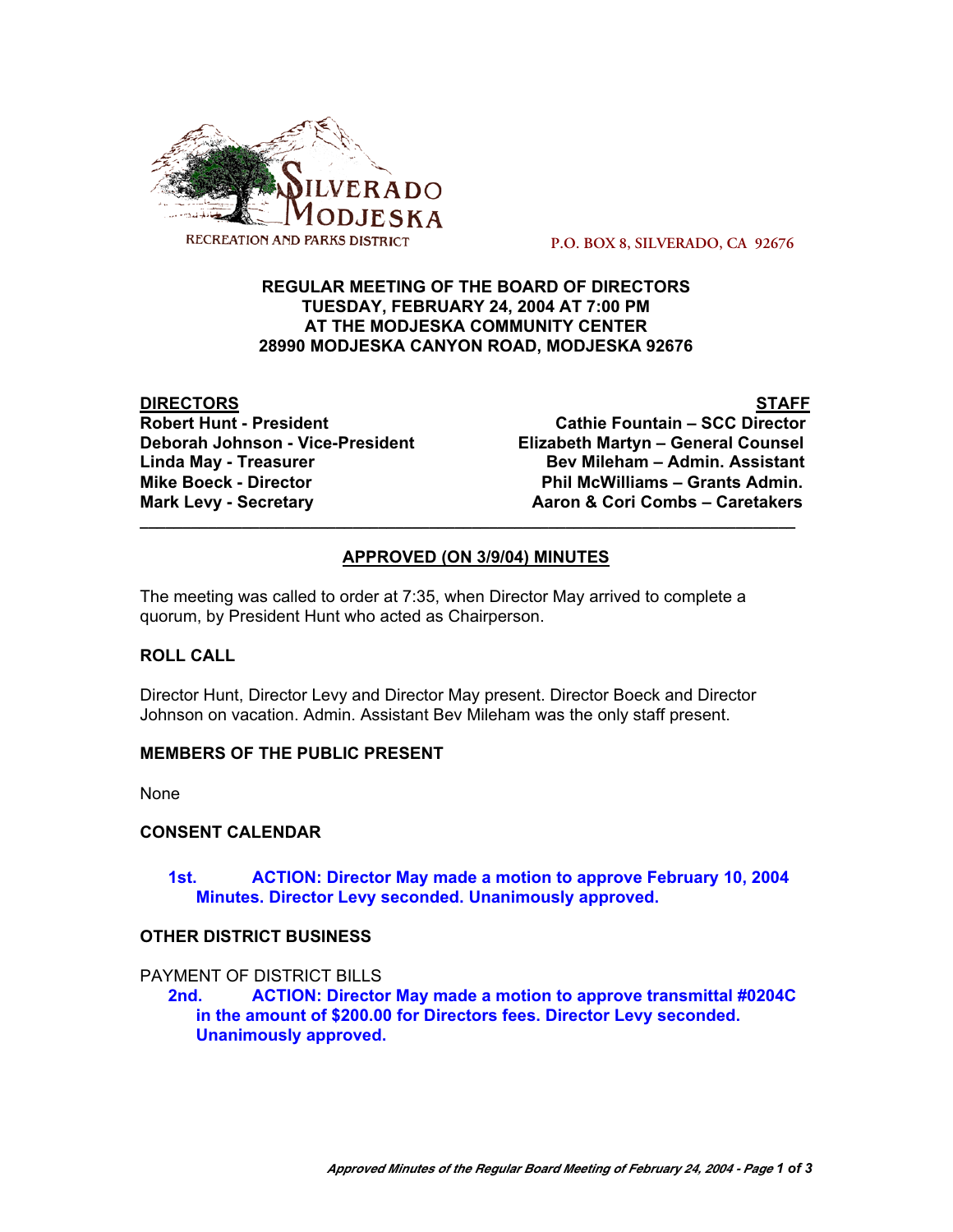- **3rd. ACTION: Director May made a motion to approve transmittal #0204D in the amount of \$516.00 for bookkeeper Julie Chung and Silverado Post Office. Director Levy seconded. Unanimously approved.**
- **4th. ACTION: Director May made a motion to approve transmittal #0204A in the amount of \$150.00 for Directors fees. Director Levy seconded. Unanimously approved.**
- **5th. ACTION: Director May made a motion to approve transmittal #0204B in the amount of \$2,995.76 for Snyder and Associates, Bev Mileham, Rick Hale, Director Levy and KC Propane. Director Levy seconded. Unanimously approved.**
- **6th. ACTION: Director May made a motion to approve a transmittal in the amount of \$900.00 for Bev Mileham. Director Levy seconded. Unanimously approved.**
- **7th. ACTION: Director May made a motion to approve a transmittal in the amount of \$108.50 for Allstate Plumbing and Heating. Director Levy seconded. Unanimously approved**
- **8th. ACTION: Director May made a motion to approve a transmittal in the amount of \$71.94 for Bell Telephone, SBC. Director Levy seconded. Unanimously approved.**
- **9th. ACTION: Director May made a motion to approve a transmittal in the amount of \$420.42 for Edison. Director Levy seconded. Unanimously approved.**
- **1st. RESOLUTION 022404-1: To authorize the opening of a savings account by the Silverado Children's Center - Director Hunt so moved, and Director Levy seconded. Roll Call Vote: Director Levy-Aye, Director Hunt-Aye, Director May-Aye**

### AMENDED BUDGET

Director May gave to the Board a mid-year amendment of the Budget for Fiscal Year 2003-2004.

### **10th. ACTION: Director May made a motion to adopt the amended Budget. Director Levy seconded. Unanimously approved.**

Discussion of the scope of work to be done in the coming year by the District, and the manner and degree to which individual Directors shall be directly involved. Included an ongoing discussion of the best arrangement for management of existing staff - The Directors discussed using a flip chart at a future meeting, to organize the responsibilities of the Board members. She suggested listing things that need to be done, and who should be doing it. They discussed choosing their area of interest and have that be their responsibility, where they would make decisions for their committee but look to the Board for approval. This will hopefully spread out the work more evenly, relieving some of the more ambitious Directors.